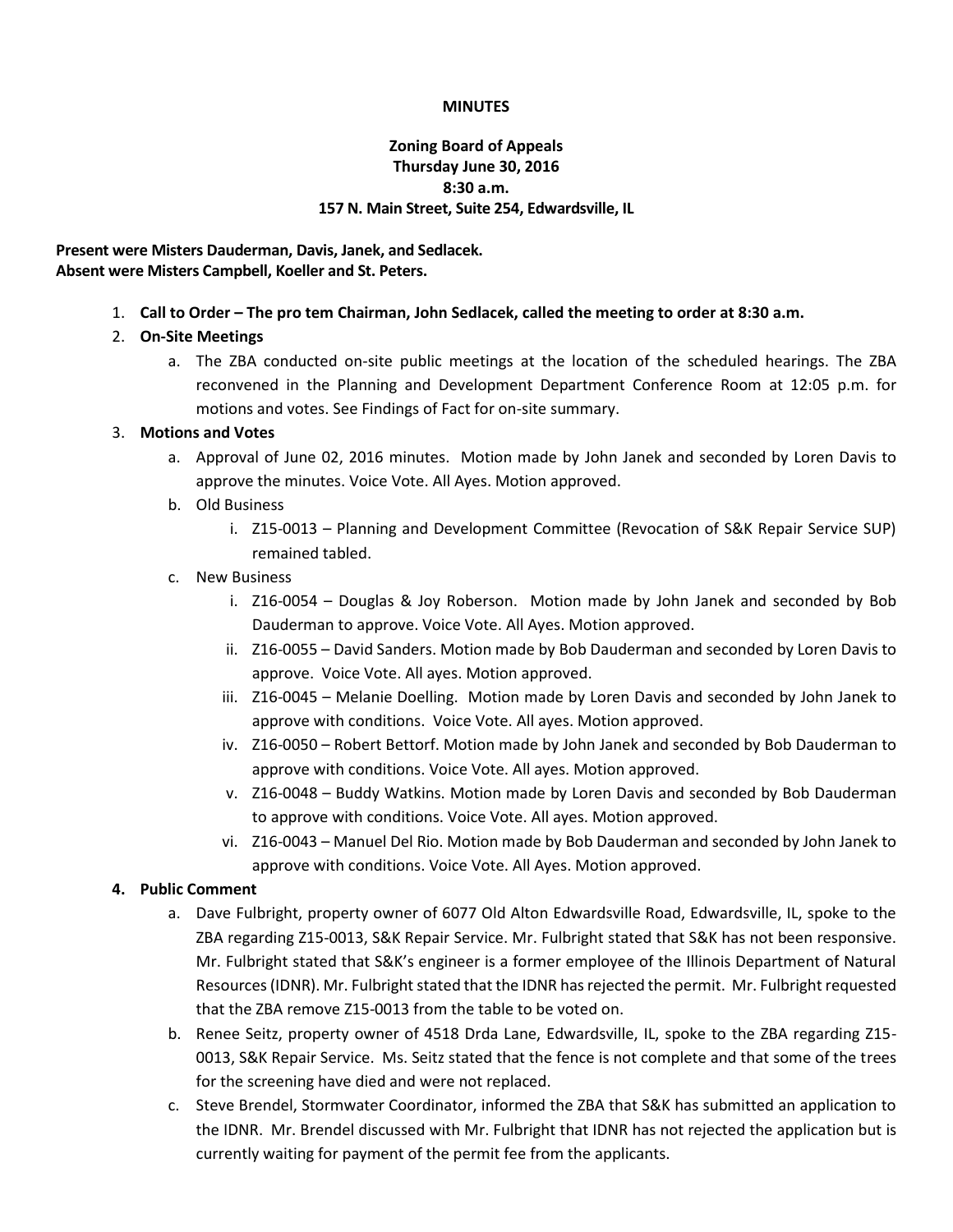## **5. Planning Coordinator's Report**

a. Derek Jackson informed the Zoning Board of Appeals that the next set of hearings will be either July 28, 2016 or August 4, 2016 depending on the volume of hearings.

# **6. Adjournment**

a. Motion made by John Janek and seconded by Loren Davis to adjourn. Voice Vote. All ayes. Motion approved.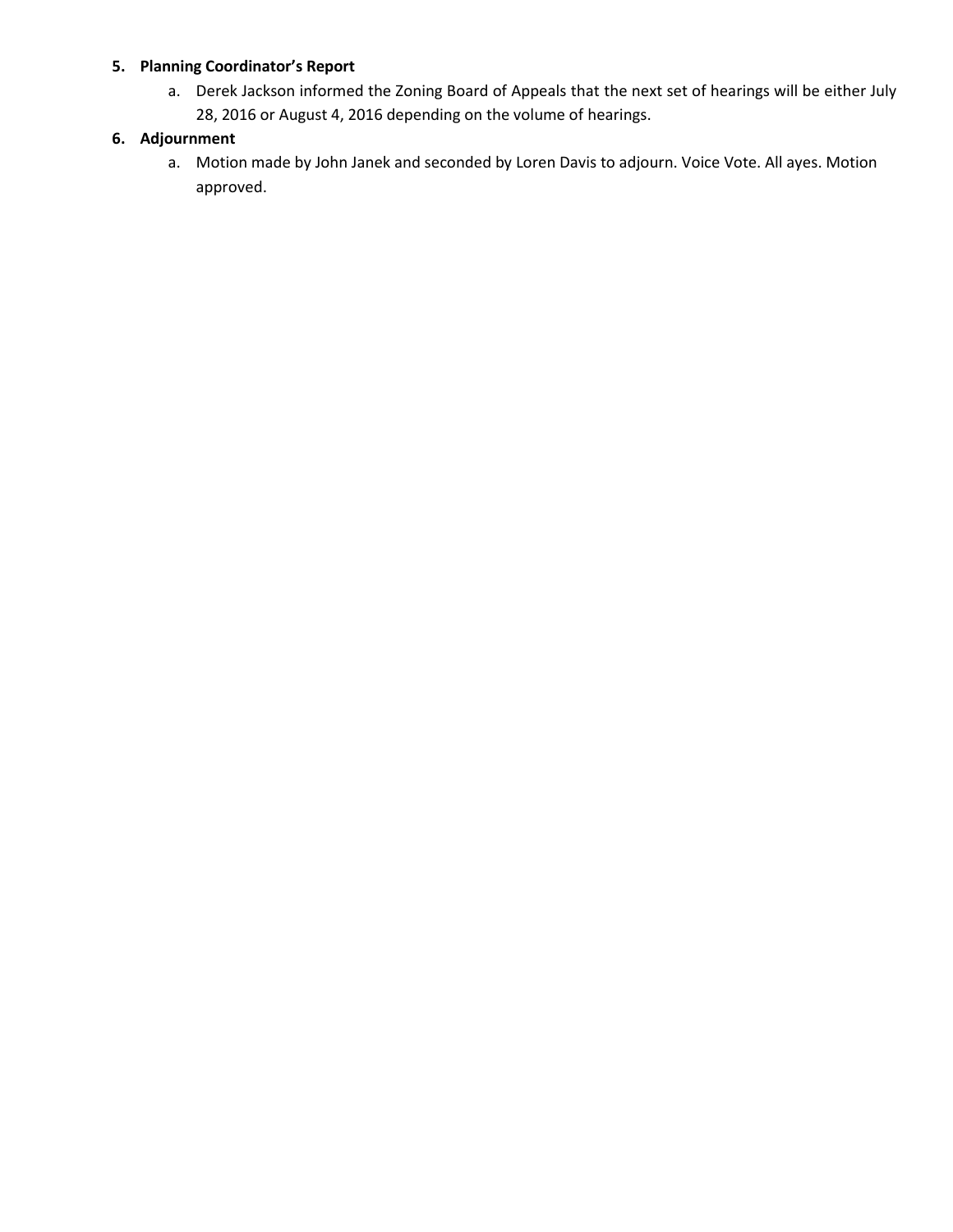**June 30, 2016**

**Finding Of Fact and Recommendations**

**Mr. John Sedlacek, pro tem Chairman, called the meeting to order at 8:30 AM in the office of the Madison County Planning and Development Department.**

# **Present were Misters Dauderman, Davis, Janek, and Sedlacek. Absent were Misters Campbell, Koeller, and St. Peters.**

The Board of Appeals, established by the Chairman and the Board of Supervisors and provided for under the terms of the Madison County Zoning Ordinance, 1963 and all subsequent amendments/revisions thereto does hereby submit the Reports and Recommendations on the following:

| File #Z16-0054 - Douglas & Joy Roberson<br>File #Z16-0055 - David Sanders | (Foster Township)<br>(Foster Township)       |
|---------------------------------------------------------------------------|----------------------------------------------|
|                                                                           |                                              |
| File #Z16-0050 - Robert Bettorf<br>File #Z16-0048 - Buddy Watkins         | (Wood River Township)<br>(Chouteau Township) |
|                                                                           |                                              |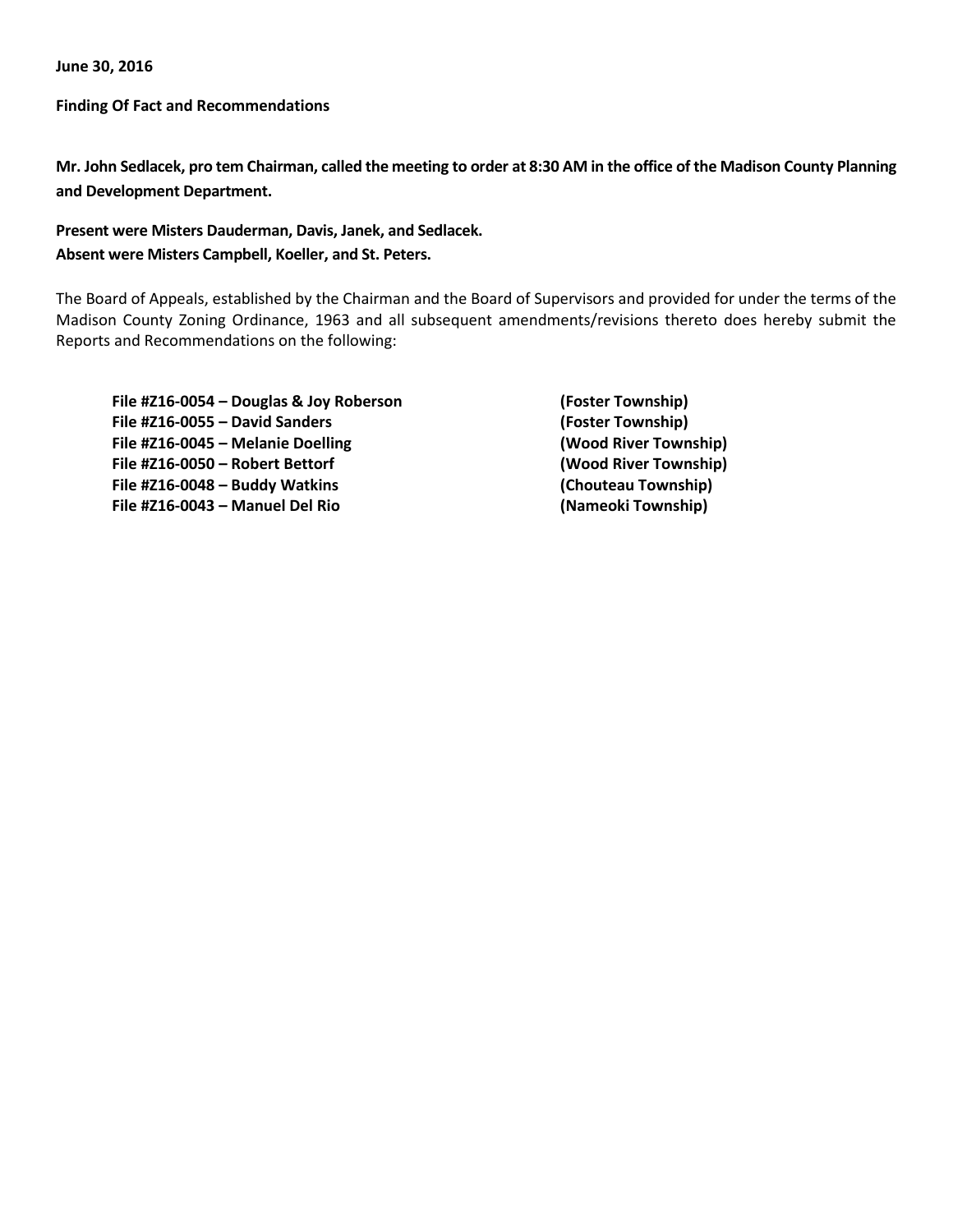**Z16-0054 -** Petition of Douglas and Joy Roberson, owners of record, requesting a variance as per Article 93.023, Section B, Item 2 of the Madison County Zoning Ordinance in order to locate a new single-family dwelling 40 feet from the south property line instead of the required 50 feet. This is located in an Agriculture District in Foster Township, at **7663 Bethalto Road, Bethalto**, Illinois PPN#20-2-02-36-02-201-018 **(05)**

A **motion** was made by Mr. Janek and seconded by Mr. Dauderman that the petition of Douglas and Joy Roberson be as follows: "Granted."

**The Finding of Fact of the Board of Appeals**: I. The notice of public hearing was posted on the property in accordance with the terms of the ordinance; II. The legal notice appeared in the newspaper and meets the requirements of the ordinance for publication; III. The adjoining property owners were notified by mail of the time and date of the public hearing; IV. Douglas Roberson, applicant and property owner, stated that they he is seeking a variance in order to have a reduced building setback from the south property line for a new dwelling. Mr. Roberson stated that the proposed dwelling is ninety (90) feet wide, and that he is seeking a ten foot setback reduction from the south property line; V. Stan Cisler, property owner of 328 Whispering Oaks Drive, Bethalto, Illinois, spoke in opposition to the request stating that the variance sets a precedent for future setback reductions; VI. Garry Neilson, adjoining property located at 4648 McCoy Road, spoke in favor of the request; VII. The Board of Appeals notes for the record that the proposed variance request would be compatible with the surrounding area; VIII. The Board of Appeals feels that to allow this request would not cause a detrimental effect on adjoining properties; IX. The Board of Appeals notes that the Comprehensive Plan, Madison County Zoning Ordinance, and the zoning file were taken into consideration.

Voice Vote.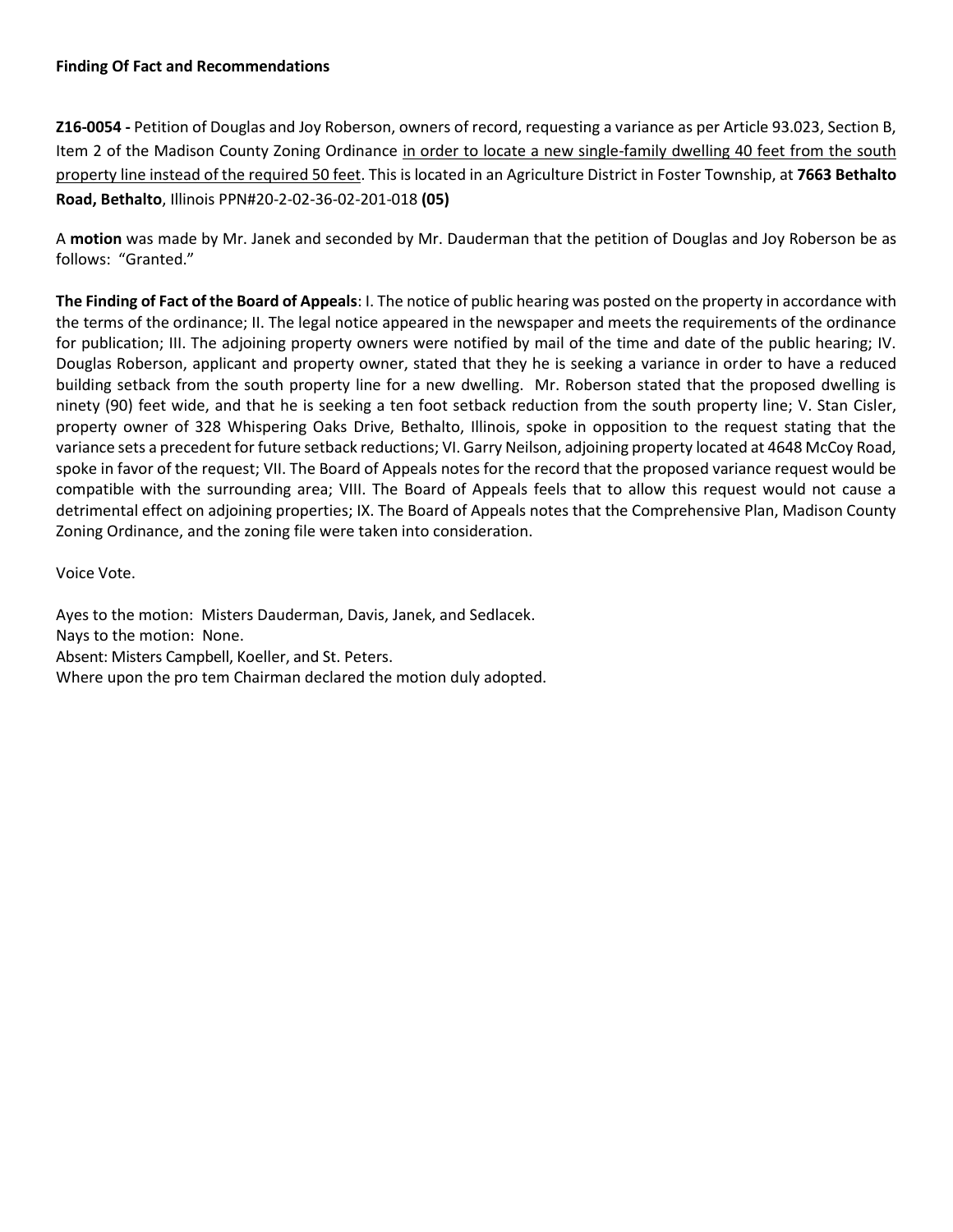**Z16-0055 -** Petition of David Sanders, owner of record, requesting a variance as per Article 93.023, Section B, Item 2 of the Madison County Zoning Ordinance in order to locate a new single-family dwelling 35 feet from the south and north property lines instead of the required 50 feet. This is located in an Agriculture District in Foster Township, at **7675 Bethalto Road, Bethalto**, Illinois PPN#20-2-02-25-00-000-017 **(05)**

A **motion** was made by Mr. Dauderman and seconded by Mr. Davis that the petition of David Sanders be as follows: "Granted."

**The Finding of Fact of the Board of Appeals**: I. The notice of public hearing was posted on the property in accordance with the terms of the ordinance; II. The legal notice appeared in the newspaper and meets the requirements of the ordinance for publication; III. The adjoining property owners were notified by mail of the time and date of the public hearing; IV. David Sanders, applicant and property owner, stated that they he is seeking a variance in order to have a reduced building setback from the north and south property lines for a new dwelling. Mr. Sanders stated that the proposed dwelling is eight (80) feet wide, and due to the lot being narrow, he is seeking relief from the fifty (50) foot setback requirement in order to accommodate the new dwelling; V. Stan Cisler, property owner of 328 Whispering Oaks Drive, Bethalto, Illinois, spoke in opposition to the request stating that the variance sets a precedent for future setback reductions; VI. Garry Neilson, adjoining property located at 4648 McCoy Road, spoke in favor of the request; VII. The Board of Appeals notes for the record that the proposed variance requests would be compatible with the surrounding area; VIII. The Board of Appeals feels that to allow this request would not cause a detrimental effect on adjoining properties; IX. The Board of Appeals notes that the Comprehensive Plan, Madison County Zoning Ordinance, and the zoning file were taken into consideration.

Voice Vote.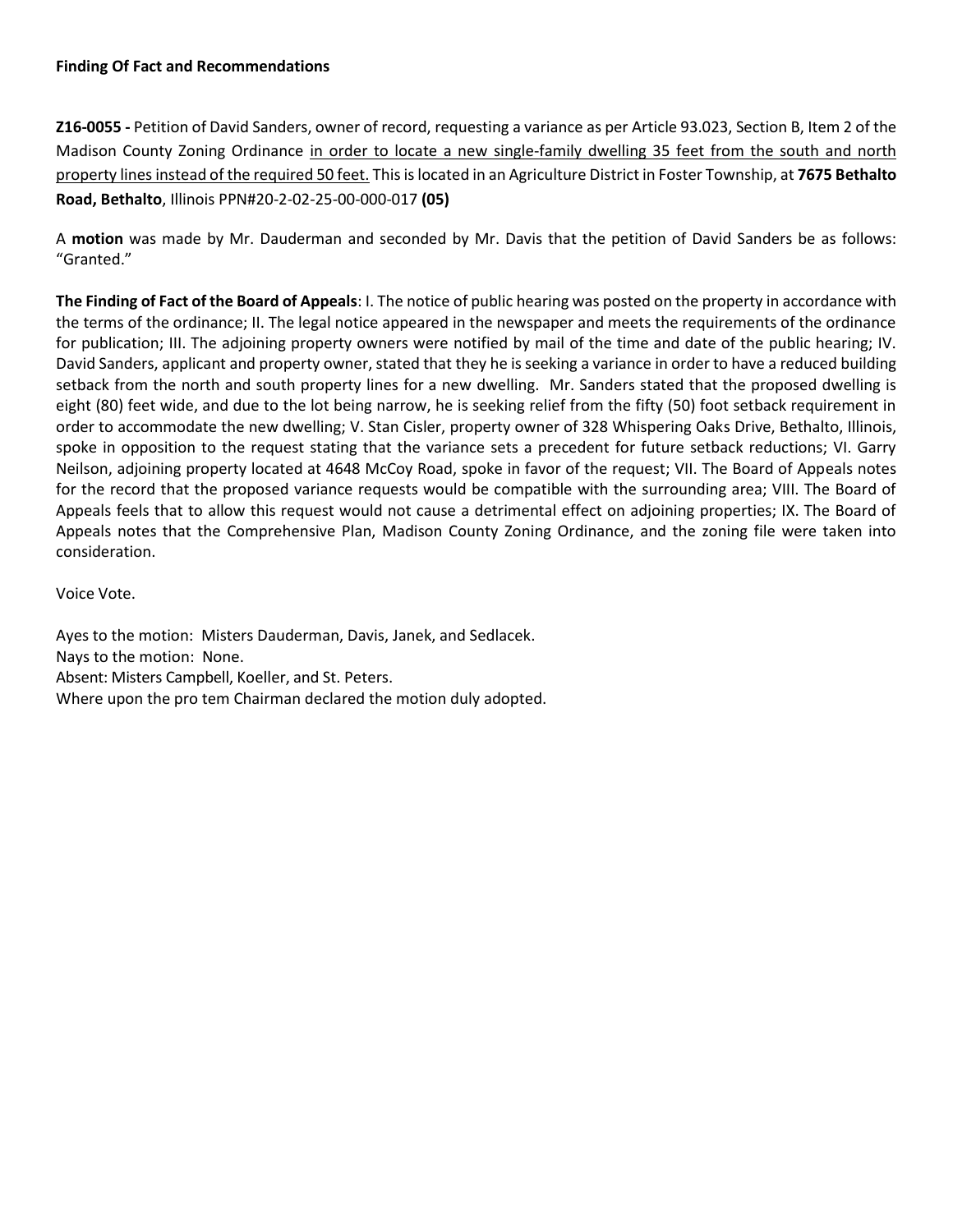**Z16-0045 -** Petition of Melanie Doelling, owner of record, and occupant of manufactured home, requesting a special use permit as per Article 93.025, Section G, Item 9 of the Madison County Zoning Ordinance in order to replace an existing single-wide manufactured home on the site with a new single-wide manufactured home on site for the sole occupancy of Melanie Doelling for a period not to exceed five years. This voids SUP #Z11-0016. This is located in an "R-4" Single-Family Residential District in Wood River Township, at **1451 11th Street, Cottage Hills**, Illinois PPN#19-2-08-03-02-203-053.001 **(13)**

A **motion** was made by Mr. Davis and seconded by Mr. Janek that the petition of Melanie Doelling be as follows: I. That the special use permit is granted for the sole usage of Melanie Doelling for a period not to exceed five (5) years but may be extended either through an amendment to this special use permit or through an administrative review process, if qualified, as long as Melanie Doelling occupies the structure, notwithstanding any violations, nuisance, change in ownership, or change in occupancy. The owner shall remove the manufactured home from the site when the above stated occupant vacates the structure.

**The Finding of Fact of the Board of Appeals**: I. The notice of public hearing was posted on the property in accordance with the terms of the ordinance; II. The legal notice appeared in the newspaper and meets the requirements of the ordinance for publication; III. The adjoining property owners were notified by mail of the time and date of the public hearing; IV. Melanie Doelling, applicant and property owner, stated that she is seeking a special use permit in order to remove the existing single-wide manufactured home and replace it with a new single-wide manufactured home to be used as her residence; V. Larry Corrington, adjoining property owner of 1105 N. Stanley Road, Cottage Hills, Illinois, spoke in favor of the request; VI. Dixie Bettorf, adjoining property owner of 1440 11<sup>th</sup> Street, Cottage Hills, Illinois, spoke in favor of the request; VII. The Board of Appeals notes for the record that the proposed special use permit request would be compatible with the surrounding area; VIII. The Board of Appeals feels that to allow this request would not cause a detrimental effect on adjoining properties; IX. The Board of Appeals notes that the Comprehensive Plan, Madison County Zoning Ordinance, and the zoning file were taken into consideration.

Voice Vote.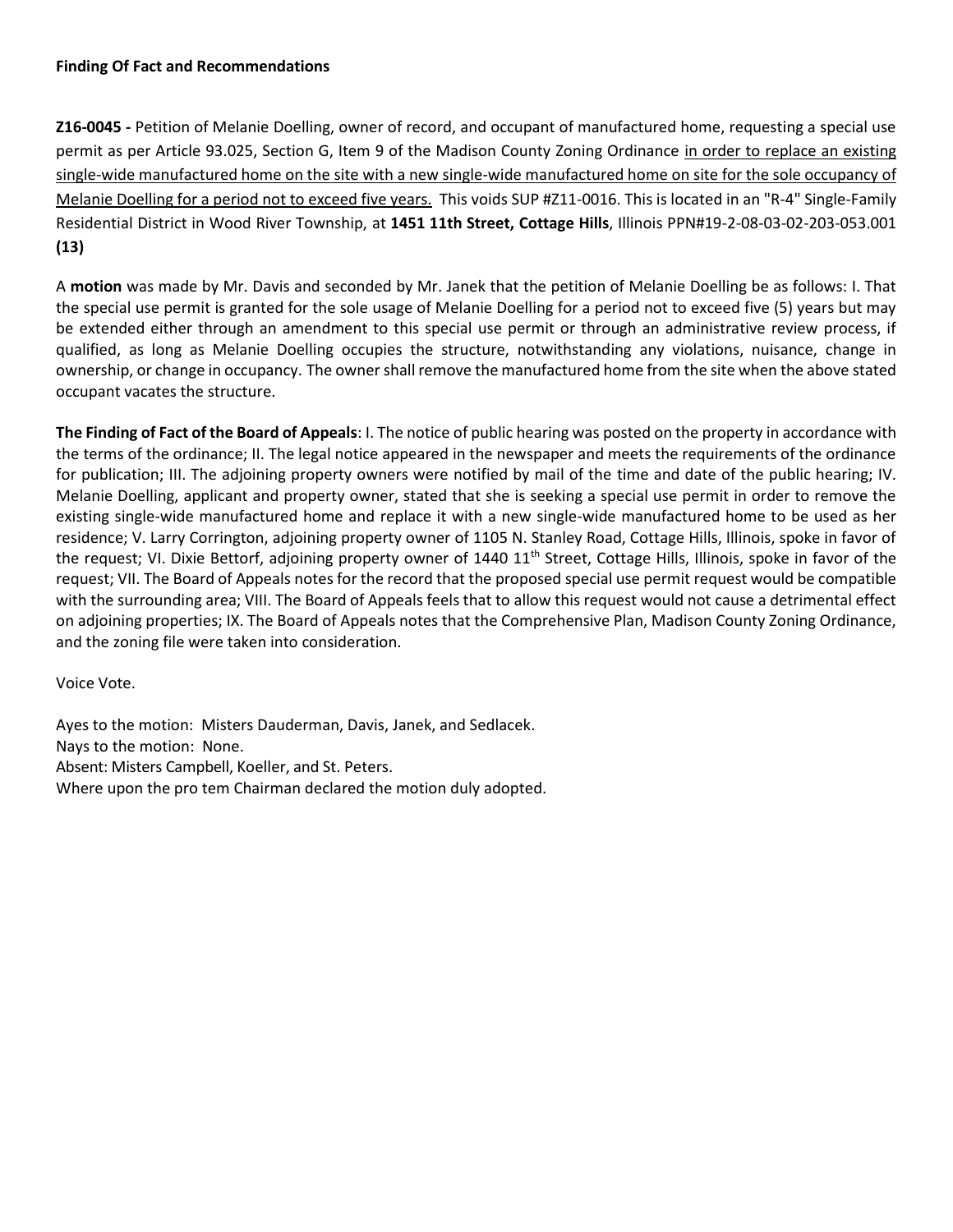**Z16-0050 -** Petition of Robert Bettorf, owner of record, requesting a special use permit as per Article 93.025, Section G, Item 9 of the Madison County Zoning Ordinance in order to continue the placement of a single-wide manufactured home on site for the sole occupancy of Kile Moore for a period not to exceed five years. This voids SUP #Z10-0126. This is located in an "R-4" Single Family Residential District, at **1413 8th Street, Cottage Hills**, Illinois PPN#19-2-08-03-02-206-032 **(13)**

A **motion** was made by Mr. Janek and seconded by Mr. Dauderman that the petition of Robert Bettorf be as follows: I. That the special use permit is granted for the sole usage of Kile Moore for a period not to exceed five (5) years but may be extended either through an amendment to this Special Use Permit or through an administrative review process, if qualified, as long as Kile Moore occupies the structure, notwithstanding any violations, nuisance, change in ownership, or change in occupancy. The owner shall remove the manufactured home from the site when the above stated occupant vacates the structure.

**The Finding of Fact of the Board of Appeals**: I. The notice of public hearing was posted on the property in accordance with the terms of the ordinance; II. The legal notice appeared in the newspaper and meets the requirements of the ordinance for publication; III. The adjoining property owners were notified by mail of the time and date of the public hearing; IV. Kile Moore, proposed occupant, spoke on behalf of the applicant. Mr. Moore stated that he is seeking a special use permit to continue the placement of the single-wide manufactured home for his residency; V. James Cox, adjacent property owner of 1405 8<sup>th</sup> Street, Cottage Hills, Illinois, inquired if Kile Moore was the owner of the property. Mr. Moore stated that he is a renter and that Robert Bettorf is the property owner. Derek Jackson, Madison County Planning Coordinator, stated that Robert Bettorf is applying for the special use permit for the continued placement of the manufactured home to be occupied by Kile More. Mr. Jackson stated that the special use permit is tied to both the property owner and the occupant. Mr. Jackson stated that once the occupant vacates the premise, the property owner is responsible for renewing the special use permit with new occupants or removing the manufactured home; VI. Omer Williams, nearby property owner of 1400 8<sup>th</sup> Street, Cottage Hills, Illinois, spoke in opposition to the request. Mr. Williams stated that Kile Moore has done a good job of cleaning the property up, but there have been multiple occupants within the manufactured home without the special use permit being updated; VII. Keith Belcher, adjacent property owner of 1414 8<sup>th</sup> Street, spoke in opposition to the request stating that the manufactured home brings down all surrounding property values; VIII. The Board of Appeals notes for the record that the proposed special use permit request would be compatible with the surrounding area; IX. The Board of Appeals feels that to allow this request would not cause a detrimental effect on adjoining properties; X. The Board of Appeals notes that the Comprehensive Plan, Madison County Zoning Ordinance, and the zoning file were taken into consideration.

Voice Vote.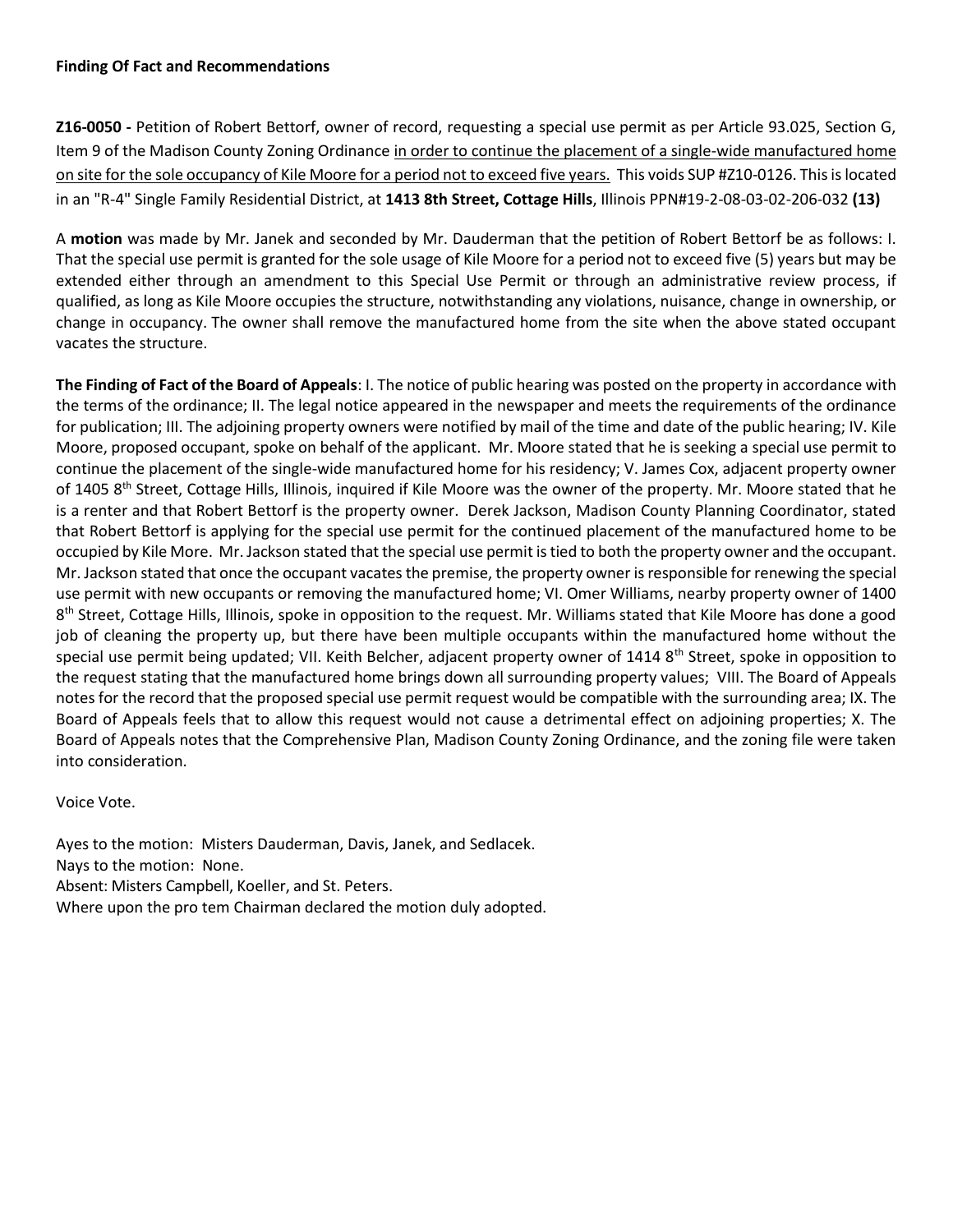**Z16-0048 -** Petition of Buddy Watkins, owner of record, and occupant of manufactured home, requesting a special use permit as per Article 93.025, Section G, Item 9 of the Madison County Zoning Ordinance in order to continue the placement of a single-wide manufactured home on site for the sole occupancy of Buddy Watkins for a period not to exceed five years. This is located in an "R-3" Single Family Residential District in Chouteau Township, at **4913 Mueller Ave, Granite City**, Illinois PPN#18-2-14-33-03-302-020.001 **(21)**

A **motion** was made by Mr. Davis and seconded by Mr. Dauderman that the petition of Buddy Watkins be as follows: I. That the special use permit is granted for the sole usage of Buddy Watkins for a period not to exceed five (5) years but may be extended either through an amendment to this special use permit or through an administrative review process, if qualified, as long as Buddy Watkins occupies the structure, notwithstanding any violations, nuisance, change in ownership, or change in occupancy. The owner shall remove the manufactured home from the site when the above stated occupant vacates the structure.

**The Finding of Fact of the Board of Appeals**: I. The notice of public hearing was posted on the property in accordance with the terms of the ordinance; II. The legal notice appeared in the newspaper and meets the requirements of the ordinance for publication; III. The adjoining property owners were notified by mail of the time and date of the public hearing and none were in attendance; IV. Buddy Watkins, applicant and property owner, stated that he is seeking a special use permit in order to continue the placement of the single-wide manufactured home with himself as the new occupant; V. The Board of Appeals notes for the record that the proposed special use permit request would be compatible with the surrounding area; VI. The Board of Appeals feels that to allow this request would not cause a detrimental effect on adjoining properties; VII. The Board of Appeals notes that the Comprehensive Plan, Madison County Zoning Ordinance, and the zoning file were taken into consideration.

Voice Vote.